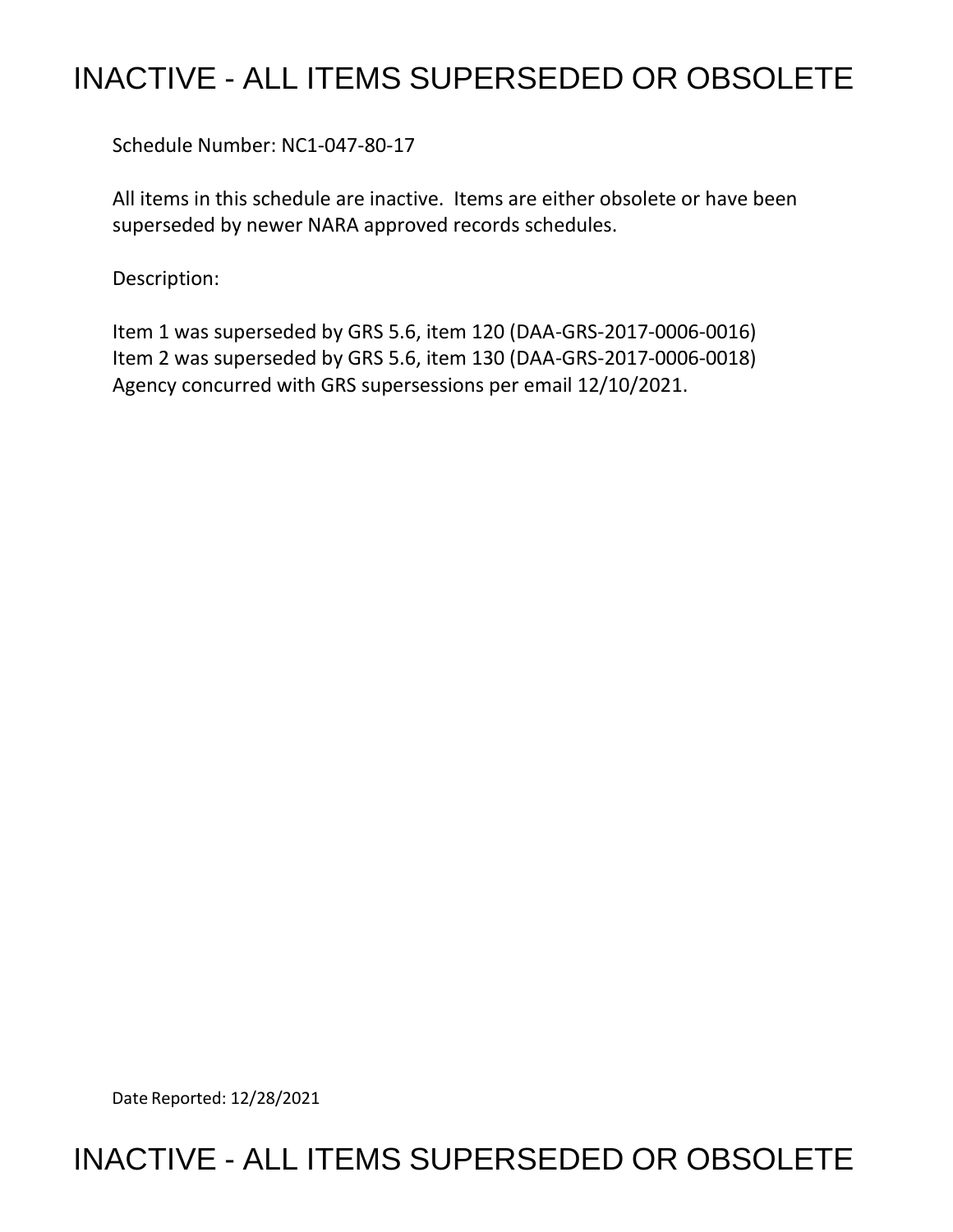|                                                                                                        |                                                                                                                                                                                                                                                                                                                                                                                                                                                                                                                                                                                                                    |                              |                                                                                                                                                                                                                           | Peut Nco 11 day 80, |                            |  |  |
|--------------------------------------------------------------------------------------------------------|--------------------------------------------------------------------------------------------------------------------------------------------------------------------------------------------------------------------------------------------------------------------------------------------------------------------------------------------------------------------------------------------------------------------------------------------------------------------------------------------------------------------------------------------------------------------------------------------------------------------|------------------------------|---------------------------------------------------------------------------------------------------------------------------------------------------------------------------------------------------------------------------|---------------------|----------------------------|--|--|
|                                                                                                        | <b>REQUEST FOR RECORD DISPOSITION AUTHORITY</b>                                                                                                                                                                                                                                                                                                                                                                                                                                                                                                                                                                    |                              |                                                                                                                                                                                                                           | LEAVE BLANK         |                            |  |  |
|                                                                                                        | (Se≁Instructions on reverse)                                                                                                                                                                                                                                                                                                                                                                                                                                                                                                                                                                                       |                              | JOB NO                                                                                                                                                                                                                    |                     |                            |  |  |
|                                                                                                        |                                                                                                                                                                                                                                                                                                                                                                                                                                                                                                                                                                                                                    |                              |                                                                                                                                                                                                                           |                     |                            |  |  |
| TO. GENERAL SERVICES ADMINISTRATION,<br>NATIONAL ARCHIVES AND RECORDS SERVICE, WASHINGTON, DC<br>20408 |                                                                                                                                                                                                                                                                                                                                                                                                                                                                                                                                                                                                                    |                              | $NC1 - 47 - 80 - 17$<br>DATE RECEIVED                                                                                                                                                                                     |                     |                            |  |  |
| 1. FROM (AGENCY OR ESTABLISHMENT)                                                                      |                                                                                                                                                                                                                                                                                                                                                                                                                                                                                                                                                                                                                    |                              | August 14, 1980                                                                                                                                                                                                           |                     |                            |  |  |
| Health and Human Services<br>2. MAJOR SUBDIVISION                                                      |                                                                                                                                                                                                                                                                                                                                                                                                                                                                                                                                                                                                                    |                              | NOTIFICATION TO AGENCY                                                                                                                                                                                                    |                     |                            |  |  |
| Social Security Administration<br>3. MINOR SUBDIVISION                                                 |                                                                                                                                                                                                                                                                                                                                                                                                                                                                                                                                                                                                                    |                              | In accordance with the provisions of 44 $\overline{u}$ S C 3303a the disposal re-<br>quest, including amendments, is approved except for items that may<br>be stamped "disposal not approved" or "withdrawn" in column 10 |                     |                            |  |  |
|                                                                                                        | Office of Management, Budget, and Personnel<br>4. NAME OF PERSON WITH WHOM TO CONFER<br>Ernest Lardieri                                                                                                                                                                                                                                                                                                                                                                                                                                                                                                            | 5. TEL EXT<br>(ፑፐs) 934–5770 | $8 - 25 - 8$                                                                                                                                                                                                              |                     |                            |  |  |
|                                                                                                        | 6. CERTIFICATE OF AGENCY REPRESENTATIVE<br>I hereby certify that I am authorized to act for this agency in matters pertaining to the disposal of the agency's records;<br>that the records proposed for disposal in this Request of $2$ page(s) are not now needed for the business of<br>this agency or will not be needed after the retention periods specified.                                                                                                                                                                                                                                                 |                              |                                                                                                                                                                                                                           |                     |                            |  |  |
|                                                                                                        | A Request for immediate disposal.                                                                                                                                                                                                                                                                                                                                                                                                                                                                                                                                                                                  |                              |                                                                                                                                                                                                                           |                     |                            |  |  |
| ∤x√                                                                                                    | B Request for disposal after a specified period of time or request for permanent<br>retention.                                                                                                                                                                                                                                                                                                                                                                                                                                                                                                                     |                              |                                                                                                                                                                                                                           |                     |                            |  |  |
| C. DATE                                                                                                | D. SIGNATURE OF AGENCY REPRESENTATIVE                                                                                                                                                                                                                                                                                                                                                                                                                                                                                                                                                                              | E. TITLE                     |                                                                                                                                                                                                                           |                     |                            |  |  |
| $7 - 30 - 80$                                                                                          |                                                                                                                                                                                                                                                                                                                                                                                                                                                                                                                                                                                                                    |                              | Department Records Management Officer                                                                                                                                                                                     |                     |                            |  |  |
| 7.<br><b>ITEM NO</b>                                                                                   | 8. DESCRIPTION OF ITEM<br>(With Inclusive Dates or Retention Periods)                                                                                                                                                                                                                                                                                                                                                                                                                                                                                                                                              |                              |                                                                                                                                                                                                                           |                     | 10.<br><b>ACTION TAKEN</b> |  |  |
|                                                                                                        | Electronic Data Processing (EDP) Pass Files<br>Records Retention and Disposal Schedule<br>Office of Management, Budget and Personnel<br>Management Services Files                                                                                                                                                                                                                                                                                                                                                                                                                                                  |                              |                                                                                                                                                                                                                           |                     |                            |  |  |
|                                                                                                        | Files by employee name containing documentation related to<br>the issue and use of EDP security passes (restricted building<br>basses which allow entry to secure EDP areas).<br>Documentation<br>consists of Form SSA-3304, Application for Security Control<br>Pass, or its equivalent, which includes personal identifying<br>information, organization of the individual and reason for<br>entry. Also included in the files are tally sheets, showing<br>amount of pass usage, and any related records. Passes expite<br>when employee has resigned, been reassigned, or no longer<br>has need for the badge. |                              |                                                                                                                                                                                                                           |                     |                            |  |  |
|                                                                                                        | Detroy 3 years after expiration                                                                                                                                                                                                                                                                                                                                                                                                                                                                                                                                                                                    |                              |                                                                                                                                                                                                                           |                     |                            |  |  |
|                                                                                                        | EDP Temporary Badge Files                                                                                                                                                                                                                                                                                                                                                                                                                                                                                                                                                                                          |                              |                                                                                                                                                                                                                           |                     |                            |  |  |
|                                                                                                        | Files consisting of Form SSA-3860, Temporary Badge Workup<br>Sheet, or its equivalent used to apply for and issue<br>temporary badge to allow short-term admittance to EDP<br>security areas. Information on the form SSA-3860 consists<br>$\mathfrak b$ f individual identification information; individual's                                                                                                                                                                                                                                                                                                     |                              |                                                                                                                                                                                                                           |                     |                            |  |  |
|                                                                                                        |                                                                                                                                                                                                                                                                                                                                                                                                                                                                                                                                                                                                                    |                              |                                                                                                                                                                                                                           |                     |                            |  |  |

 $\overline{\phantom{a}}$ 

Þ ∼.

Prescribed by General Services<br>Administration<br>FPMR (41 CFR) 101-11 4

 $\hat{\mathcal{L}}$ 

 $\hat{\mathcal{L}}$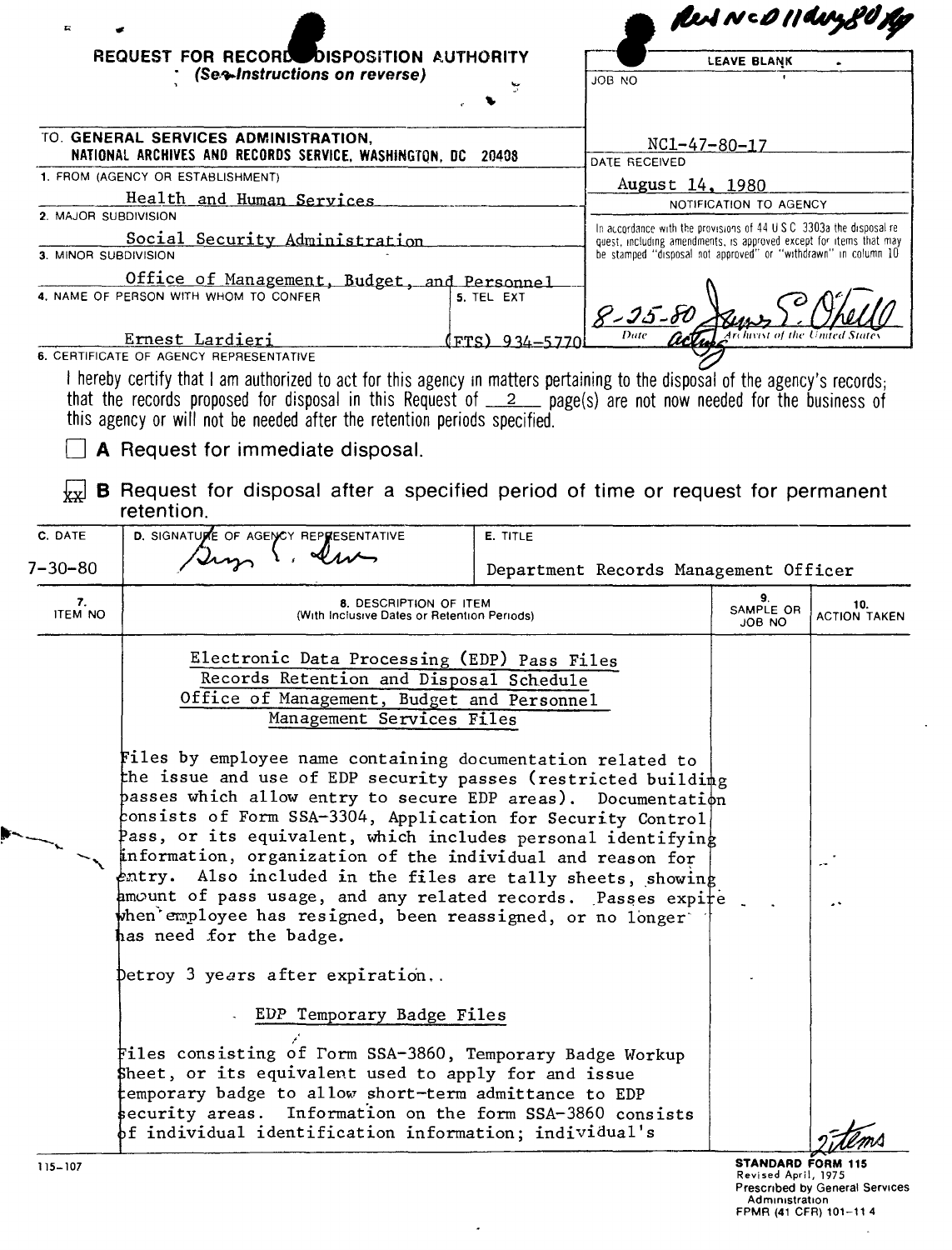

General Instructions:<br>
Use Standard Form 115 (obtainable from supply depots  $\frac{15}{2}$  the Use Standard Form 115 (obtainable from supply depots  $\frac{15}{2}$  the Federal Supply Service, General Services Administration) and th Use Standard Form 115 (obtainable from supply depots of the Federal Supply Service. General Services Administration) and the continuation sheet Standard Form I I 5a (obtainable from the Records Disposition Division. Office of Federal Records Centers. National Archives and Records Service. Washington. D.C. 20408) to obtain authority to dispose of records or to request permanent retention of records. :Detach the fifth:copy from the set and keep as your reference copy. Submit the first four copies of the set to the National Archives and Records Service. One copy will be returned to the agency as notification of items that are authorized for disposal. ltem5 withdrawn or not approved for disposal will be so marked. Fach SF 115 requiring Comptroller General concurrence must be<br>accompanied by a notification of approval from GAO. accompanied by a notification of approval from  $GAO$ ,  $\cap$ 

## $Specific\; Instruments$ :  $\Delta \sim 10^4$

\

*Entries 1.2. and 3 should show what agency has custody of the*<sup> $\circ$ </sup> records that are identified on the form, and should contain the name of the department or independent agency, and its major and minor ~bdivisions.

*Entries 4 and 5* should help identify and locate the person to whom inquiries regarding the records should be directed.

*Entry* 6 should be signed and dated on the four copies by the agency representative. The number of pages involved in the request should be inserted. $\lambda$ 

Box A should be checked if the records may be disposed of immediately. Box B should be checked if continuing disposal authority is requested or if permanent retention is requested. Only one box may be checked.  $\qquad \qquad \ldots$ 

*Entry* 7 should contain the numbers of the items of records identified on the form in sequence, i.e.,  $1, 2, 3, 4$ , etc.

*Entry 8* should show what records are proposed for disposal.

volved if all records described on the form are not those of the same office or if they are records created by another office or agency.

An identification should be provided of the types of records involved if they are other than textural records. for example. if they are photographic records. sound recordings. or cartographic records.

An itemization and accurate identification should be provided of the series of records that are proposed for disposal or retention. Each series should comprise the largest practical grouping of separately organized and logically related materials that can be treated as a single unit for purposes of disposal. Component parts of a series: may be listed separately.if:mimbered consecutively as 1a. 1b. etc., under the general series entry.

A statement should be provided showing when-disposal is to be made of the records. thus:

If immediate disposal is requested of **past** accumulations of records. the inclusive dates during which the records were produced should be stated.  $\mathbf{r} \in \mathbb{R}^n$  , and  $\mathbf{r} \in \mathbb{R}^n$ 

If continuing disposal is requested for records that have accumulated or will continue to accumulate, the retention period may be expressed in terms of years. months. etc., or in terms of future actions or events. A future action or event that is to determine the retention period must be objective and definite. If disposal of the records is contingent upon their being microfilmed. or otherwise reproduced or recorded on machine readable media. the retention period should read: "Until ascertained that reproduced copies or recordings have been made in accordance with GSA regulations. and are adequate substitutes for the paper records." Also. the provisions of FPMR § 101-11.5 should be observed.

*Entry 9* should be checked if samples are submitted for an item. However. samples of the records are not required unless they are: requested by the **NA RS** appraiser. If an item has been previously submitted, the relevant job and item number should be entered.

*Entry /0* should be left blank.

 $\mathbb{S}^{n_1\times n_2}$ ੍ਰਾਂਸ ਸਿੰਘ ਦਾ ਪੰਚ ਬਲਾ  $30<sub>1</sub>$ W  $\pm$  0  $^\circ$ 人名戈 in the gan Tri  $\sim 5\,\mathrm{g}$  $\label{eq:1} S_{\rm{max}} = \frac{1}{2} \left( \frac{1}{2} \left( \frac{1}{2} \right) - \frac{1}{2} \left( \frac{1}{2} \right) \left( \frac{1}{2} \right) - \frac{1}{2} \left( \frac{1}{2} \right) \left( \frac{1}{2} \right) \right)$  $\sim$   $\pm$  $2^{3n}$  $\mathfrak{D}(\mathcal{C})\rightarrow \mathfrak{C}(\mathcal{C})$  $\gamma$  and <u>(д</u>. Site Provider in a line of the store  $\gamma \lesssim_{\rm in} \gamma$  $\sim 30$  GeV and 的复数医感觉 is an office dirinde)  $\tilde{\gamma}$  ,  $\tilde{\gamma}$  $\mathcal{F}(\mathcal{F})$  is a substituted from  $\mathbb{R}^{d}$  . So the *Least Allee's feel* , .. --. .. ..,.. .. \_, .... :. <sup>~</sup>-:,\_' - "<> '~, "/ ,,. i. ~/,,,,...,...  $\sqrt{2\pi}$  ,  $\overline{2}$  $\sim 10^{-2}$  . - 注下室 長江  $\mathfrak{g} \in \mathbb{R}^{n \times n}$  .  $\mathfrak{g}_{\infty}$ . . . . .  $\mathcal{L}$  . こうしお バイン  $\zeta$ SSA Records Officer ne en absolución  $\langle \hat{z}_T \rangle = \hat{z}_T \hat{z}_T$ 

(១.កំ) គេ ឆ្នាំ កាត់ កន្លក់កា

- , ,.. . "' うちゃくしん かたいかれる こうどこう アクセンター こうき  $\mathcal{O}_{\mathcal{A}}$  and  $\mathcal{O}_{\mathcal{A}}$  $\frac{d}{dx}$ erest val 计时间 计时间结构 when the state of the  $\tau^* \circ \tau^* \circ \tau^* \circ \tau^* \circ \tau^* \circ \tau^* \circ \tau^* \circ \tau^* \circ \tau^* \circ \tau^* \circ \tau^* \circ \tau^* \circ \tau^* \circ \tau^* \circ \tau^* \circ \tau^* \circ \tau^* \circ \tau^* \circ \tau^* \circ \tau^* \circ \tau^* \circ \tau^* \circ \tau^* \circ \tau^* \circ \tau^* \circ \tau^* \circ \tau^* \circ \tau^* \circ \tau^* \circ \tau^* \circ \tau^* \circ \tau^* \circ \tau^* \circ \tau^* \circ \tau^* \circ \tau^* \circ \tau^*$ 

**Standard Form 115** BACK (Rev. 4-751

\_,~